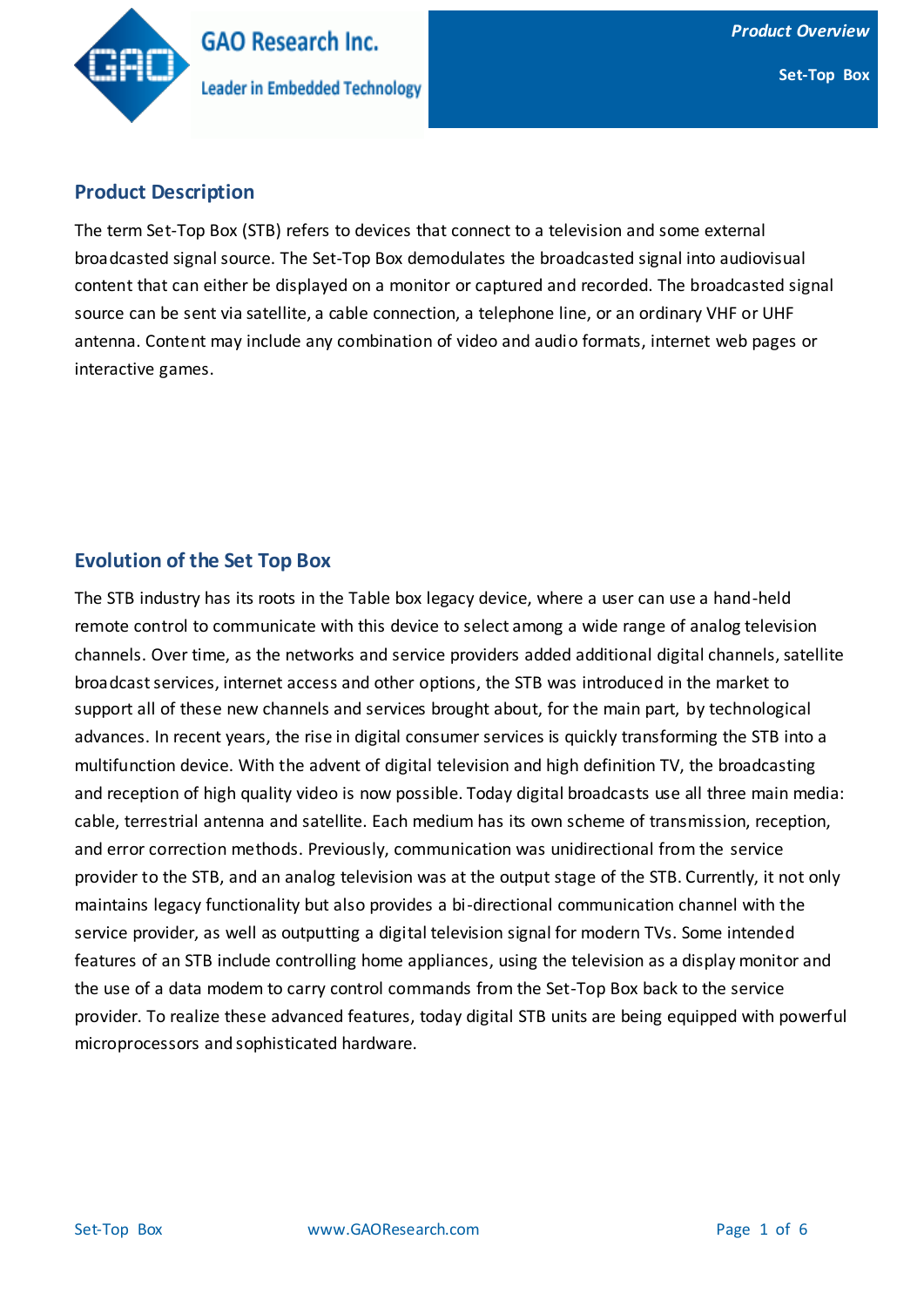

## **The STB Market**

In the last decade, there has been an extremely rapid growth in cable and satellite STB market due t o the advanced features, supported media, and ease of billing. It can be observed that since 1998, there has been tremendous popularity of satellite and cable boxes that has stimulated demand for this technology. Statistics show, a clear trend that there is an increase in the unit sales while the \$/unit value of each STB has decreased significantly, further stimulating demand for this technology. Demand for digital cable Set-Top Boxes continues to be strong in 2006. An increasing number of cable TV operators around the world are ordering and deploying cable Set-Top Box products, particularly in conjunction with digital cable video service and with new high-definition and interactive TV services. Rise in demand in 2006 comes after the digital cable Set-Top Box market experienced a record year in 2005. Led by increasing demand from North American cable TV operators and new deployments by Chinese TV cable operators, total worldwide unit shipments in 2005 reached 15.5 million, an increase of 44% over 2004.

The worldwide retail value of all Digital Terrestrial (DT) Set-Top Boxes will "blast off" during 2006, and revenues are expected to reach more than US\$ 10 billion during 2009.

## **Satellite Set Top Boxes**

Today, basic satellite STB units are equipped with interactive features such as video-on-demand (VOD), electronic program guide (EPG), and digital rights management (DRM). More advanced units go a step further to provide a suite of interactive and multimedia services directly through a user television system, for example Internet browsing, email, instant messaging (IM), and voice over IP (VoIP) in addition to basic functionality. A typical satellite STB connection scenario is depicted in Figure 1.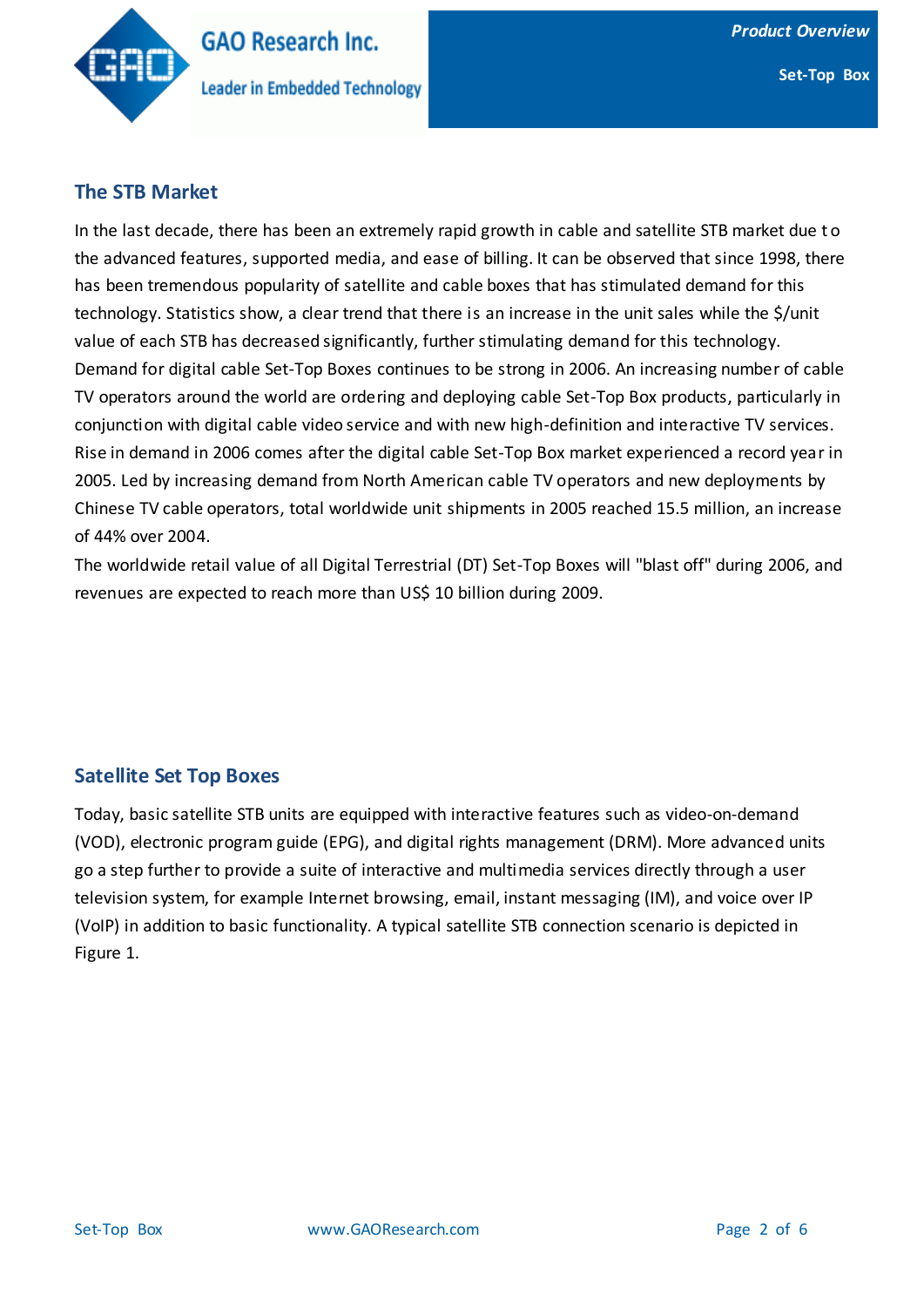

*Figure 1 – Typical Scenario for Satellite Set-Top Box Operation*

# **Embedded Modem for Billing and Interactive Gaming**

For interactive features such as VOD, the bandwidth of a satellite up-link is usually not available; hence, an auxiliary device is used to communicate with the service provider to include an alternate connection. Satellite Set-Top Boxes contain embedded analog dial-up modems that operate through a conventional two-wire line. Such embedded modems provide for both low and high-speed modem requirements and are suitable for deployment in any full line of satellite Set-Top Boxes. Satellite Set-Top Boxes that provide only standard services are usually equipped with a low speed modem for cost optimization since data transmission is for relatively shorter duration and involves only a small chunk of data. For more advanced services where more data needs to be transferred, the use of high-speed modems becomes necessary. Since modems are a mature technology and make use of the regular Public Switched Telephone Network (PSTN) lines, the use of high-speed modems becomes a viable, economical choice for STB manufacturers and service providers.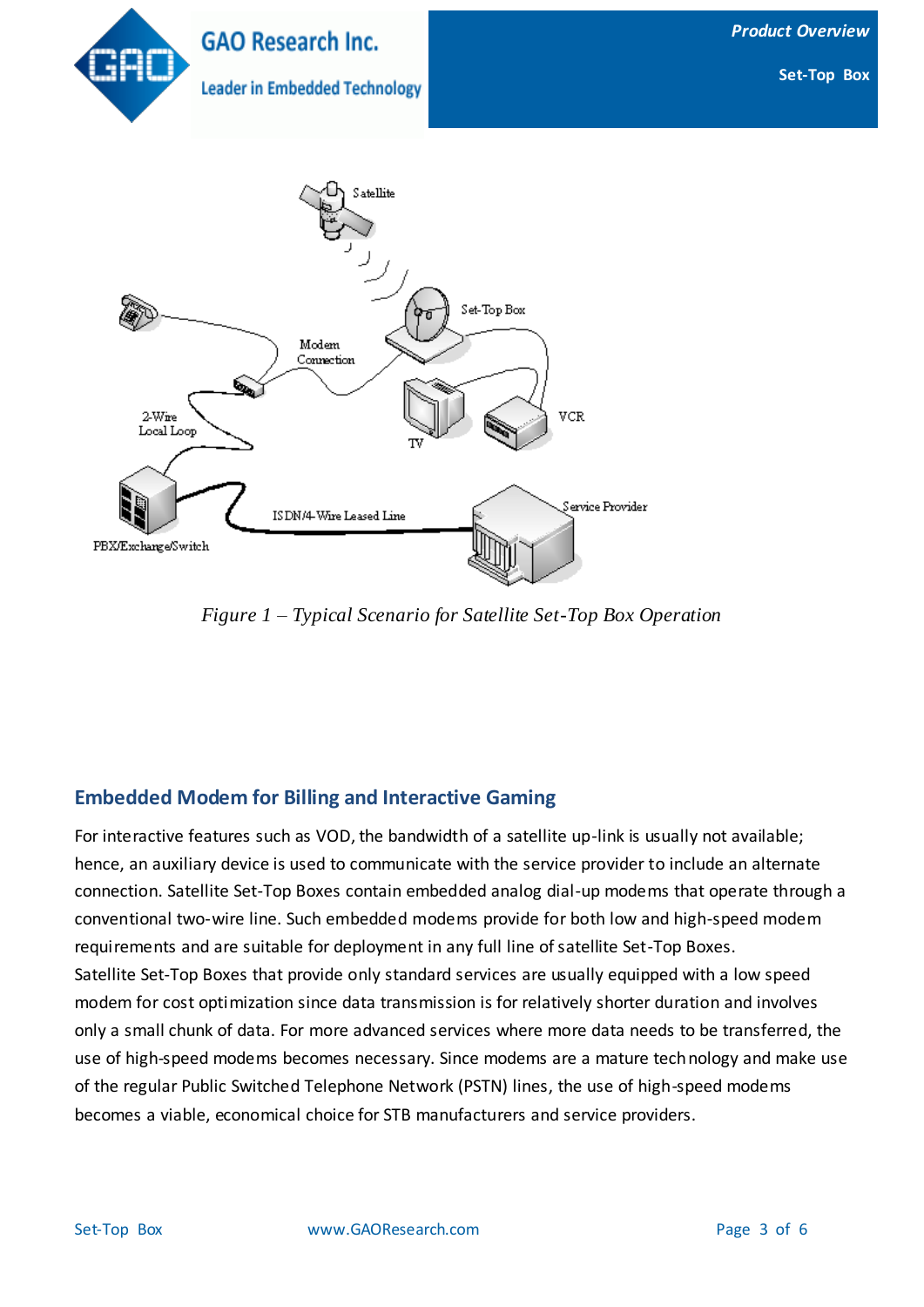

**Set-Top Box**

# **Capturing the STB Market**

#### **Disadvantage of using Hardware Modem Chipsets**

A chipset is a group of integrated circuits that are designed to work together in performing one or more related functions, and they are usually marketed as a single product. Traditional fax modem chipsets require a host processor, which itself may require a separate crystal as its clock, external memory and other discrete electronic components. Additional circuitry will be required between these extra components. A hardware interface will also need to be designed to interface the modem chipset with the host processor. Each of these components takes up valuable space on the PCB, adds to the overall weight, draws additional power and emits heat, and most importantly, adds to the overall cost. By using a chipset for fax functions, the host processor is not being utilized efficiently. Modern processors can handle multiple tasks concurrently such as running a fax modem data -pump while simultaneously driving other features of the end device. This eliminates the need for additional hardware components to provide fax functions and presents obvious advantages of a smaller PCB footprint, lower weight, and lower power consumption.

## **Capturing Market Opportunity with GAO Softmodem**

Set-Top Boxes feature modem connections for billing and verification of the subscriber as well as for interactive features. As can be seen in a wide array of modem implementations provided by GAO Research Inc., the GAO Softmodem is the ideal solution for satellite and cable STB units. Lower speed modems, using V.22 or V.22bis standards, provide a speedy hand-shaking process and because a typical data transaction such as a VOD authorization, EPG update, and DRM controls require relatively low bandwidth, these standards provide a sufficient bit rate to complete the user request within seconds. High-speed modem specifications offered by GAO include V.34, V.90, and V.92, having maximum downstream data rates of 33.6 kbps and 56 kbps respectively, with V.92 being capable of a higher upstream data rate of 48 kbps. These high-speed specifications are suitable for the transfer of data for interactive STB applications that require real-time response such as interactive gaming and Internet/email/IM access. GAO high-speed softmodems are typically deployed in high-end satellite Set-Top Boxes in order to support those advanced interactive features such as VoIP, IM, Web browsing and email which, in order to meet desirable response times, require higher bit rates.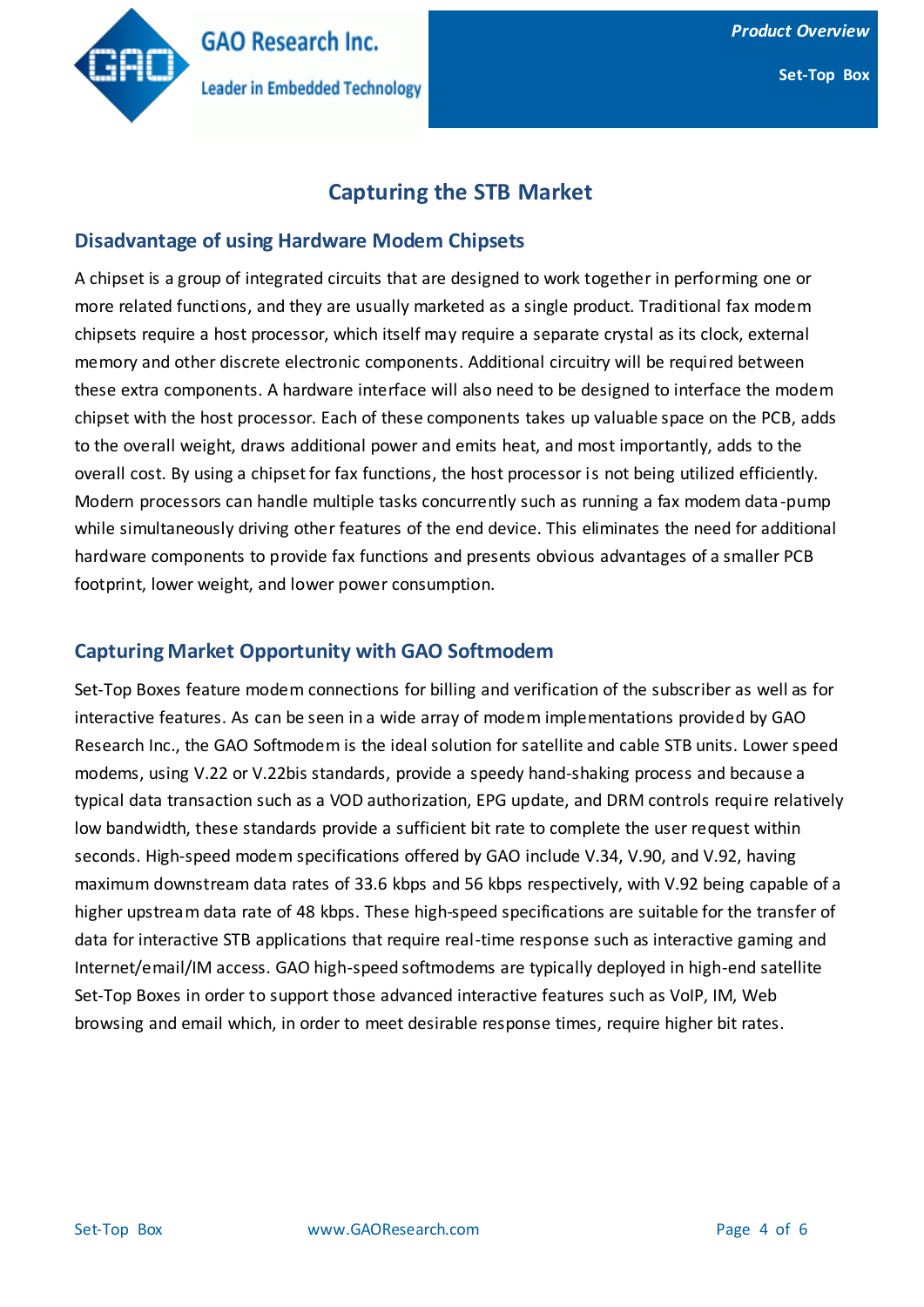

## **Soft-Modem Solution**

GAO Modem solution is more economical, flexible and reliable than conventional chipsets. Software as well as chipset solutions are generally designed to be compliant to a specific ITU-T standard, and yield comparable reliability and quality. The advantage of GAO software is its intention of being run on a DSP or processor along with other control software and only requires an analog front-end. In contrast, a chipset translates into additional hardware, which translates to an increased per-unit cost and amounts to significant accumulated overhead.

GAO software solution provides flexibility in accommodating the ever-evolving communications standards, changing command interfaces, the need for improved support and. This is not possible in a chipset solution other than upgrading the hardware, which would have a significant cost associated with it.

## **Versatility and Interoperability**

GAO modem solution can operate within a multi-tasking environment or as a stand-alone task and is optimized for fixed-point arithmetic. GAO Modem solution supports most commercial analog front ends (AFE) as well as various discrete DAAs with codecs, depending on the application. GAO software solutions are modular, re-locatable and reentrant to support multi-channel capability and are optimized for all common embedded hardware platforms. By reducing the processing and memory requirements of a process intensive modem scheme like V.92 for interactive gaming, more features can be implemented on a less powerful processor. GAO code is highly modular allowing for flexibility in customizing the desired capabilities. For example, extra modulation capabilities, and telephony features can be added to higher-end systems, or a reduced modem set can be chosen for a smaller memory footprint on lower-end systems.

## **Leadership in Embedded Communications Software**

With over a decade of experience, GAO leads the embedded communications software market by providing comprehensive modem, fax, speech, and telephony technologies; broad technical expertise; and unsurpassed support to our world-class customers including electronics, communications, and semiconductor companies across the globe. GAO's software integrates easily with MP3, MPEG, TCP/IP, and most popular real-time operating systems.